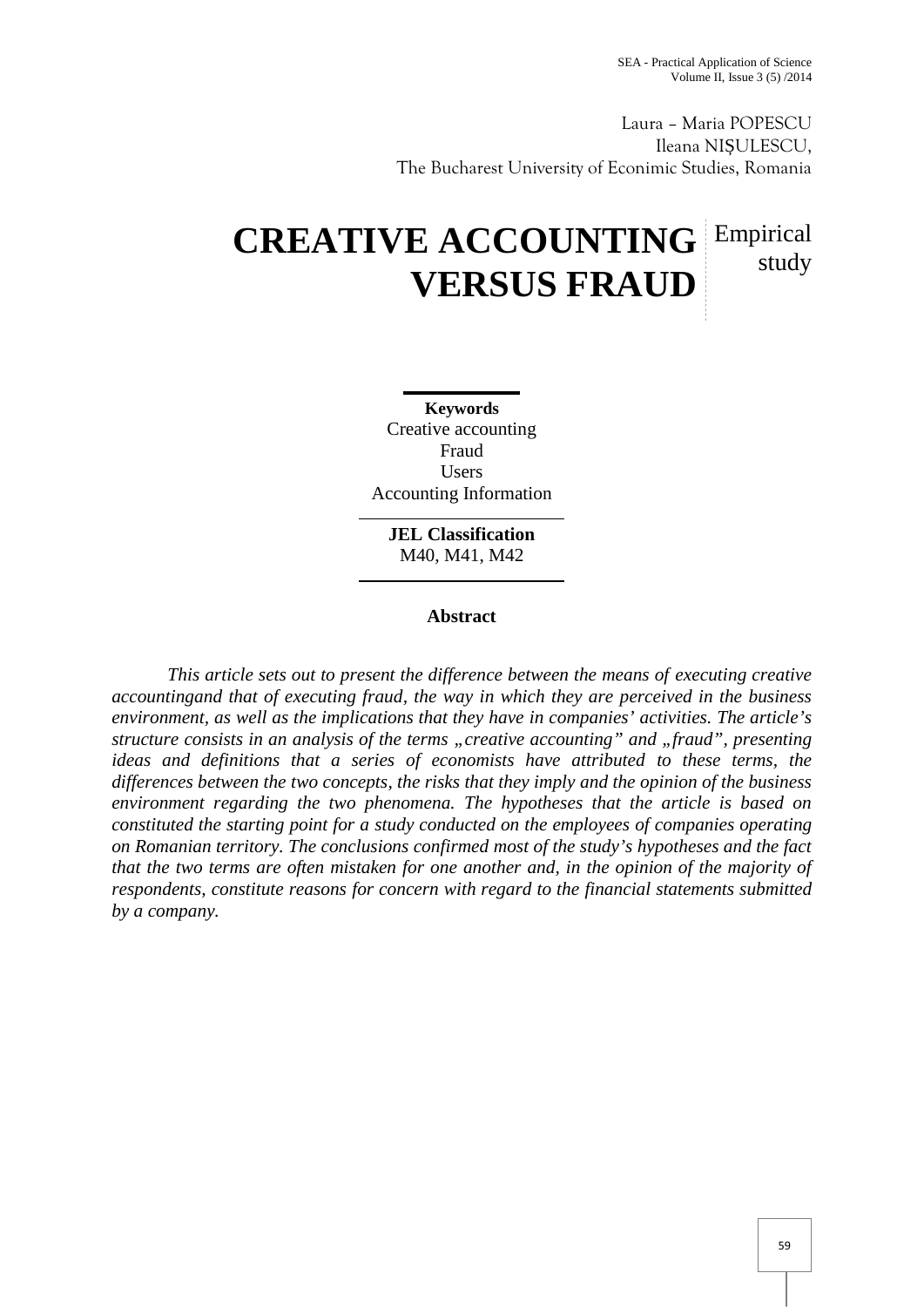#### **Introduction**

The article approaches the main differences between fraudulent financial reporting and creative accounting, accounting areas that enable creative accounting and fraudulent financial reporting, conducive factors, types of behaviour that may indicate potential fraud, as well as the opinions of people in the business environment with regard to the two phenomena. Accounting scandals, creative accounting and fraud date back to the period when accounting was discovered, the fifth century. Whether it's less developed countries or pioneers of global economics, these problems occur all over the world. The topicality and generalisation of this problem represent the main reason for approaching this research topic. The article's structure consists in analysing the terms of "creative accounting" and "fraud", presenting ideas and definitions that a series of economists have attributed to these terms, the differences between the two concepts, the risks that they imply and the opinion of the business environment with regard to the two phenomena. Creative accounting has been defined as "the art of forging or window dressing a balance sheet", "the art of calculating benefits" (Naser, 1993), "the art of presenting a balance sheet", "the art of creating provisions" being the process through which accounting professionals use their knowledge in order to manipulate the accounting numbers, taking advantage of the possibility of interpreting legislation and the existence of numerous options for solving different accounting issues.

#### **The current state of knowledge**

It's often extremely difficult to differentiate between creative accounting and accounting fraud. The necessity of creating a favourable image of economic entities in an ever more unstable and competitive economic environment led to the appearance of creative accounting, a concept that is also known as"cooking the books" or "doctoring financial statements".

In professional literature we find this concept explained by several authors, of which a few definitions are presented in the following lines. Most professional papers present the negative significance of creative accounting and its use for the purpose of misleading the external users of the summary documents. Griffiths states that"any company window dresses its benefits. The published summary documents are drafted based on registers that have been"cooked" in a delicate or not so delicate manner. The numbers presented to investors have been entirely manipulated in order to protect the guilty parties (the managers)."

According to Naeser, creative accounting is ,,the process through which, given the existence of a loophole in the rules, the accounting numbers

are manipulated and, taking advantage of the flexibility, one chooses the measurement and disclosure practices that allow them to transform the summary documents from what they should be into what the managers would like them to be" .

Feleag and Malciu (2002) define creative accounting as:,,the process through which accounting professionals use their knowledge in order to manipulate the figures included in the yearly accounts" .

Despite the fact that the term "creative accounting" is used frequently, there are many contradictions regarding its definition. One of the largely accepted definitions is:..Creative accounting represents using accounting flexibility in order to present and measure the financial statements so that they prioritise those that draft them over the users". (Black's Law Dictionary, 7th edition, 1999, UK).A more ample definition is formulated by economistsMulfordandComiskey: "Creative accounting is any intentional act of distorting the accounting figures and aggressively choosing and applying accounting principles, both within the limits of accepted accounting principles and outside them, as well as fraudulent financial reporting"(Mulford and Comiskey, 2002, USA).

The American definition of creative accounting generally includes the term of "fraud", thus rendering it illegal, while in the UK creative accounting is not seen as an illegal action, but a use of accounting flexibility and excludes fraud. The ideal scenario is that in which the flexibility allowed in accounting is used to the extent to which it can provide users with an accurate image of the financial statements, so that they can make correct economic decisions, such as the decision to buy, sell or keep shares. However, the flexibility of accounting rules opens the door for managers to use creative accounting. From a certain point of view, this is not a bad thing, as it does not break any rule, the problem being that they are straying from the basic purpose of accounting – that of providing users with an accurate image of the accounting data.

Many authors have approached the issue of creative accounting as a synonym of "doctoring financial statements". More recently, creative accounting has been associated with accounting fraud and the lifting of accounts as a method that "stands in the waiting room of fraud" (Ristea – Accounting, management instrument – class notes).

The first record of fraud features two merchants, XenothemisandHegestratos, condemned 360 BCfor acts of deception (Singleton and Singleton, 2010). Later, the discovery of the New World and the mirage of the opportunities offered by the American continent at that time allowed for usury fraud in the railroad field, with the most notorious examples being the cases ofSouth SeaBubble (1717-1720) andMeyer versus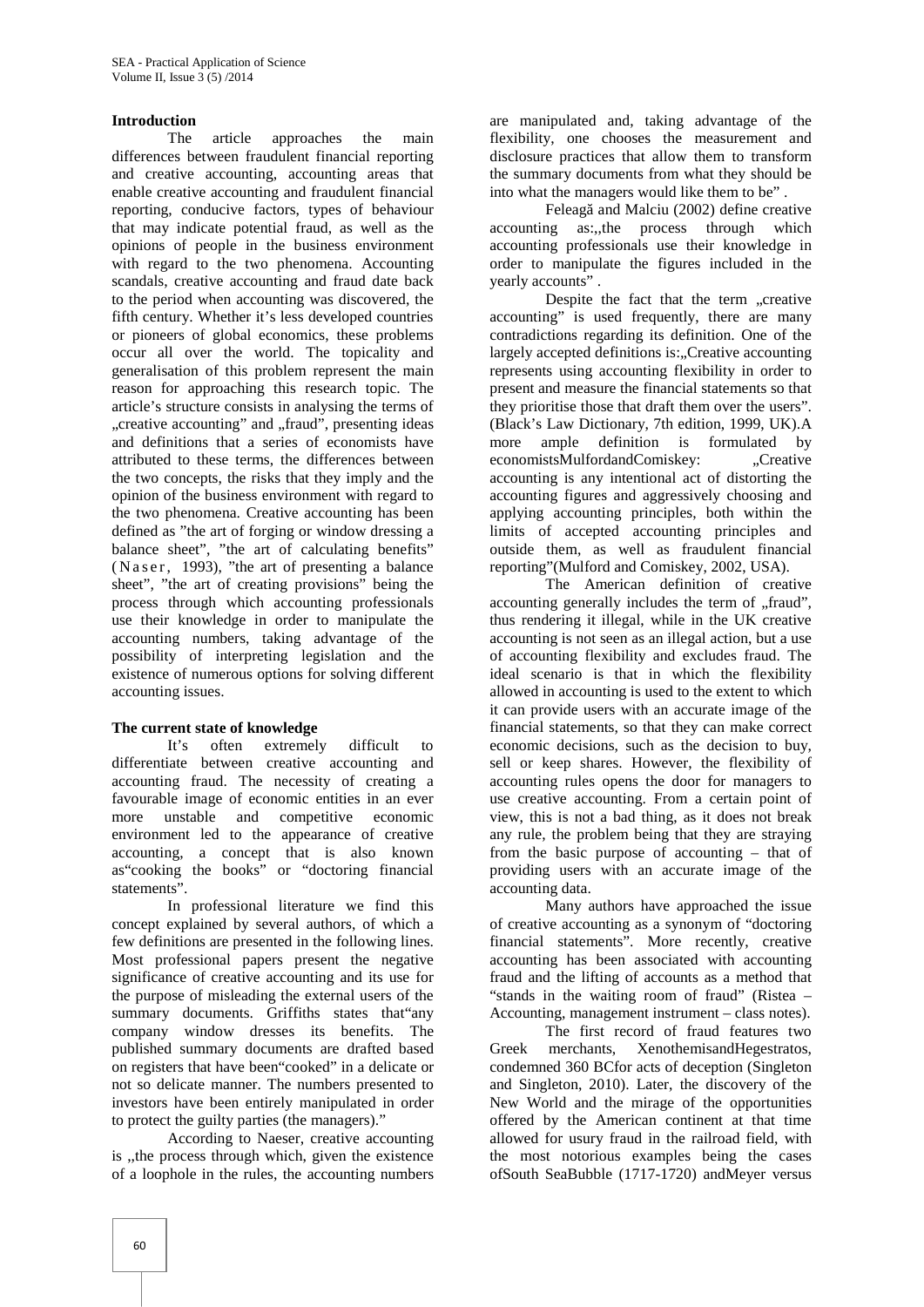Sfeton(1817). A century later, the famous frauds in the period of the Great Depression(1929-1933): Charles Ponzi andU.S. Postal Service (1920), Samuel Insull(1920-1929), Kreuger& Toll (1929), Securities Exchange Act (1934)occured. Much later, at the start of the twenty-first century, the complexity of embezzlement and inadequate financial reporting schemes in the cases of Enron (2001), WorldCom (2002), ArthurAndersen(2002), SociétéGénérale(2008), Lehman Brothers (2010) or Olympus Corporation (2011) highlighted the role of the financial auditor in the prevention and detection of financial fraud. The experience of these acts revived the interest for learning more about the mechanisms of fraud, the determining factors and the schemes through which fraud can be executed. The necessity of this knowledge that, according to Francis Bacon, represents power in itself,led to the study of financial fraud and determined positive developments in legislation, by adopting laws, standards and protocols that would support the auditor in preventing and detecting its presence at company level.

Accounting specialists are subjected to the pressure of finding solutions to favour and improve the image of entities and adapt to the new requirements that appeared along with the globalisation of businesses and of markets where competitiveness is permanently on the rise.

#### **Research methodology**

With regard to the proposed research methodology that was based on bibliographical documentation, the objective was the systemic observation of the phenomenon, followed by the analysis of the data, along with their summary and validation. The thesis combines quantitative and qualitative research, using specific methods, document and content analysis. In order to attain the proposed objectives, a series of bibliographical sources, such as professional literature, accounting, tax and legal regulations, studies and articles published at a national and international level by different bodies operating in this field were used, while the instrument of the quantitative research was the survey.

The purpose of the research was to identify the opinion of persons directly involved in managing the accounting activities of different companies with regard to the two issues being studied. In this regard, one can highlight the similarities and differences between the perceptions of entrepreneurs, managers and accounting professionals as to the two practices, how they perceive the limits of accounting, the way in which they influence the company's activity and their attitude with regard to their use in the relation with the organisation and consumers. The research consists in applying a survey composed of 14 questions to a number of 54 test subjects in order to confirm the presented hypotheses, with the results being processed using the SPSS program. Thus, the survey contains a category of questions with the purpose of identifying the status of the interviewed person within the company, a category that tests their knowledge with regard to creative accounting and fraud, a category of questions meant to detect their attitude with regard to these practices and another one referring to presenting accounting information in relation with its users. The research is conducted on a representative test group, with the subjects being selected from various fields of activity in order for the research to be more trustworthy.

#### **Research results**

Delimiting the concept of creative accounting from that of fraud is important. According toDicționarulexplicativromân,the word ,,fraud" is defined as an act of ',deceit, an act of ill will perpetrated by a person, usually in order to make a material profit from someone else's rights; theft". Even though creative accounting is based on the objectivity in the professional reasoning of the person drafting the accounting information, which is realised by applying the best policies and accounting options, creative accounting is mostly perceived in a negative way, as a negative creation meant to draft financial statements that correspond to managers' desires with regard to the company's financial position and performance. This way, financial statements are not what they are supposed to be according to legislation, but what management wants them to be. Thus,due to the fact that the creative accounting technique involves procedures of,,doctoring" financial statements without breaking the law, it's not considered an act of fraud.

Practitioner Jameson states that "The accounting process involves operating with different opinions and solving conflicts between them in order to present the results generated by transactions.This kind of flexibility facilitates manipulation, deceit and misrepresentation. These activities, practiced by some of the more unprincipled members of the profession, are starting to be known as creative accounting. Creative accounting does not break the law and accounting rules. It respects their wording, but not their spirit.One could say that the appearance of creative accounting was also influenced by the flexibility of international accounting regulations.Creative accounting is mostly perceived in a negative light (negative creation), meant to lead to the drafting of financial statements that correspond to the managers' wishes with regard to the company's financial position and performance. This way, financial statements are not what they are supposed to be (legal discourse), but what someone wants them to be (interested discourse).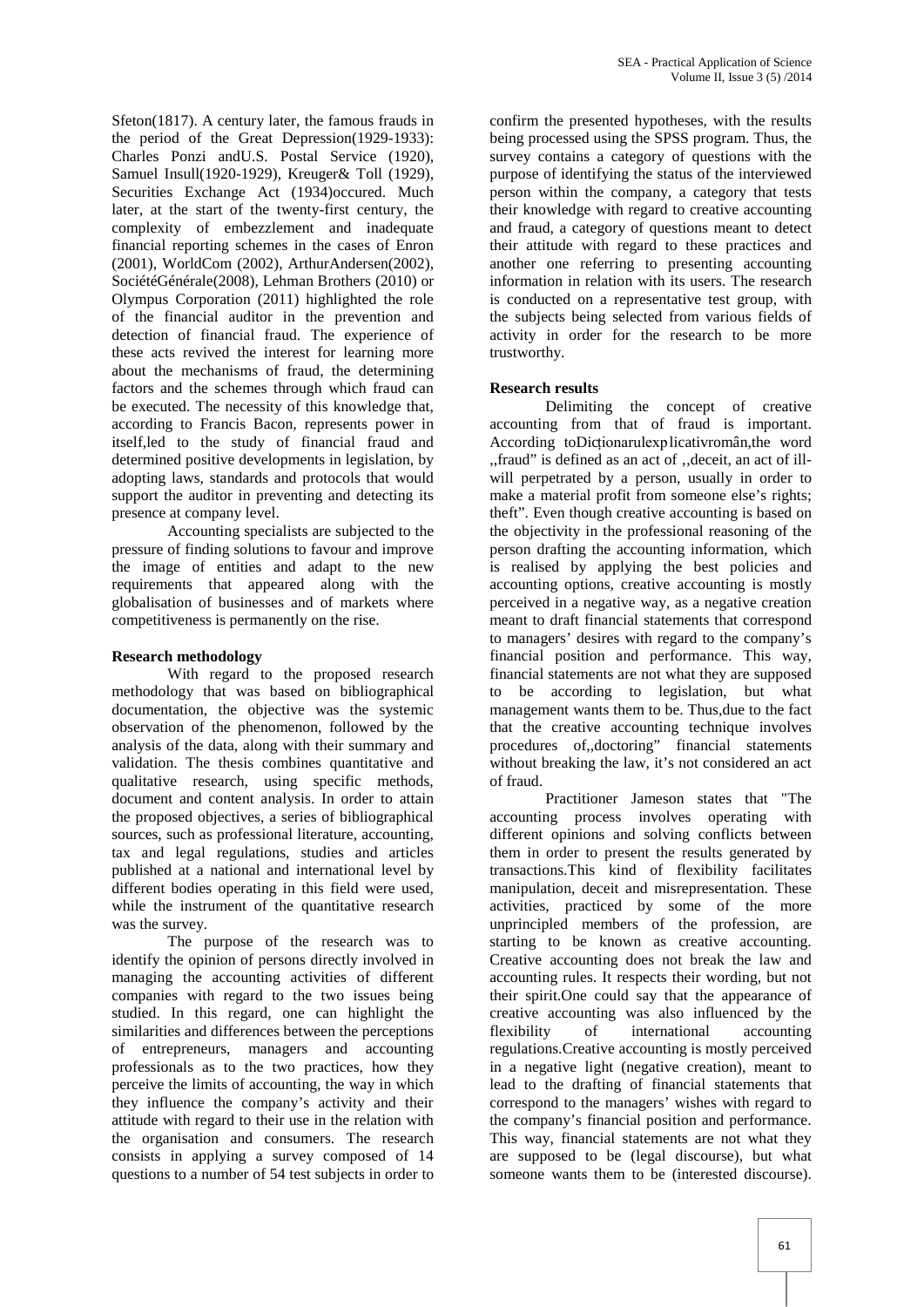The fact that creative accounting is simultaneously perceived as an instrument for realising accounting interests, as well as doctoring financial statements, is the result of the accounting policies adopted by a company in order to produce and communicate information.

The Accounting Rules according to European Directives, approved by the Ordinance of the Public Finances Ministry no. 1.752/2005 and, later, bythe Ordinance of the Public Finances Ministry no. 3.055/2009, allow one to deviate from the accounting rules if they don't lead to an accurate image of the assets, debts, financial position, profit or loss of the entity. Such deviations from the rules force the entity to use additional information ("additional information must be submitted"), as well as to specify in the explanatory notes the deviations from the rules, the reasons for the deviations and the effect that they had on the entity's assets, debts, financial position, profit or loss. This flexibility in the regulation of accounting also takes into account the fact that accounting truth is not a "reflected"one, but rather a "constructed" one.

On one side, this construction is based on a series of rules and regulations with regard to the classification, acknowledgement, evaluation and processing of the elements in the financial statements and, on the other side, on professional reasoning in selecting the best options. The development of creative accounting, especially the perverted part favoured by loopholes in accounting rules, has direct repercussions, such as the loss of accounting information credibility, especially from investors and financiers. Fraud is an intentional and

Tabel 1

With regard to the methods of executing creative accounting and fraud there is a series of very important specific elements presented in the following table. They highlight the fundamental differences between the two concepts, the more or less negative character of each one and the risks that they involve for the company. When respondents were asked to look at a list and select techniques associated with fraud or creative accounting, one could observe a series of mistakes in their identification, which supports the idea of the lack of an exact delimitation between the two phenomena.

#### Tabel 2

Based on research conducted on persons in the business environment, a series of opinions regarding the two concepts have been concluded. Thus, most respondents had the tendency to mistake the two concepts for one another, stating that they represented methods of deceiving the users of the financial statements and attributing negative connotations to both creative accounting and fraud. While some respondents only associate fraud with stealing from the company's assets,

alicious activity perpetrated at the expense of clients or investors, be it of civil or criminal nature, at the expense of the company or for its benefit, inside or outside of the company, by managers or non-managers. From the category of frauds perpetrated by managers, financial statement fraud produces the most losses at company level and has the purpose of misrepresenting the financial truth in order to obtain certain advantages or hide certain losses or negative performances. The main schemes, the objective of which is financial statement fraud are caused by inadequate financial reporting and make use of recognizing income in overvaluing assets, undervaluing expenses and debt and, in the case of asset fraud, an important role is played by embezzlement.

Even though creative accounting and fraud mostly occur when the company is experiencing financial difficulties, they are not considered synonymous, creative accounting involves,,doctoring accounting information,a process that is not considered illegal,but certainly does not comply with ethics standards.As for the perception in the business environment with regard to the two research subjects, the opinions are mixed. Based on the research conducted on companies in our country, most people who answered the study's questions are weary of the subject, considering that any deviation from accounting ethics represents a way of deceiving the user of the accounting information. The following table presents the main differences between the two concepts, based on the basic principles, the methods of execution and the impact that they have on the information and the persons involved.

others also perceive it as omitting or hiding information from its users.

One of the main research hypotheses refers to the way in which creative accounting is perceived by persons in the business environment. This is also confirmed by presenting respondents' choices when asked to identify methods of manipulation. This poses the problem of deceiving the user through financial statements based on creative accounting. Most respondents considered that manipulation had the role of attracting financing sources, over 65%, and almost 40 % believe that it doesn't have a negative effect on the companies involved. From the analysis of the answers, one can observe that creative accounting activities are not perceived as deceptive, but rather, as a means of "selling" the company's image by highlighting the positive aspects.

When asked to provide a description of the terms of creative accounting and fraud from their own perspective, most respondents were tempted to only use words such as deception, doctoring, illegal actions, which shows the negative light that creative accounting is viewed in, as a result of the thin line between it and fraud.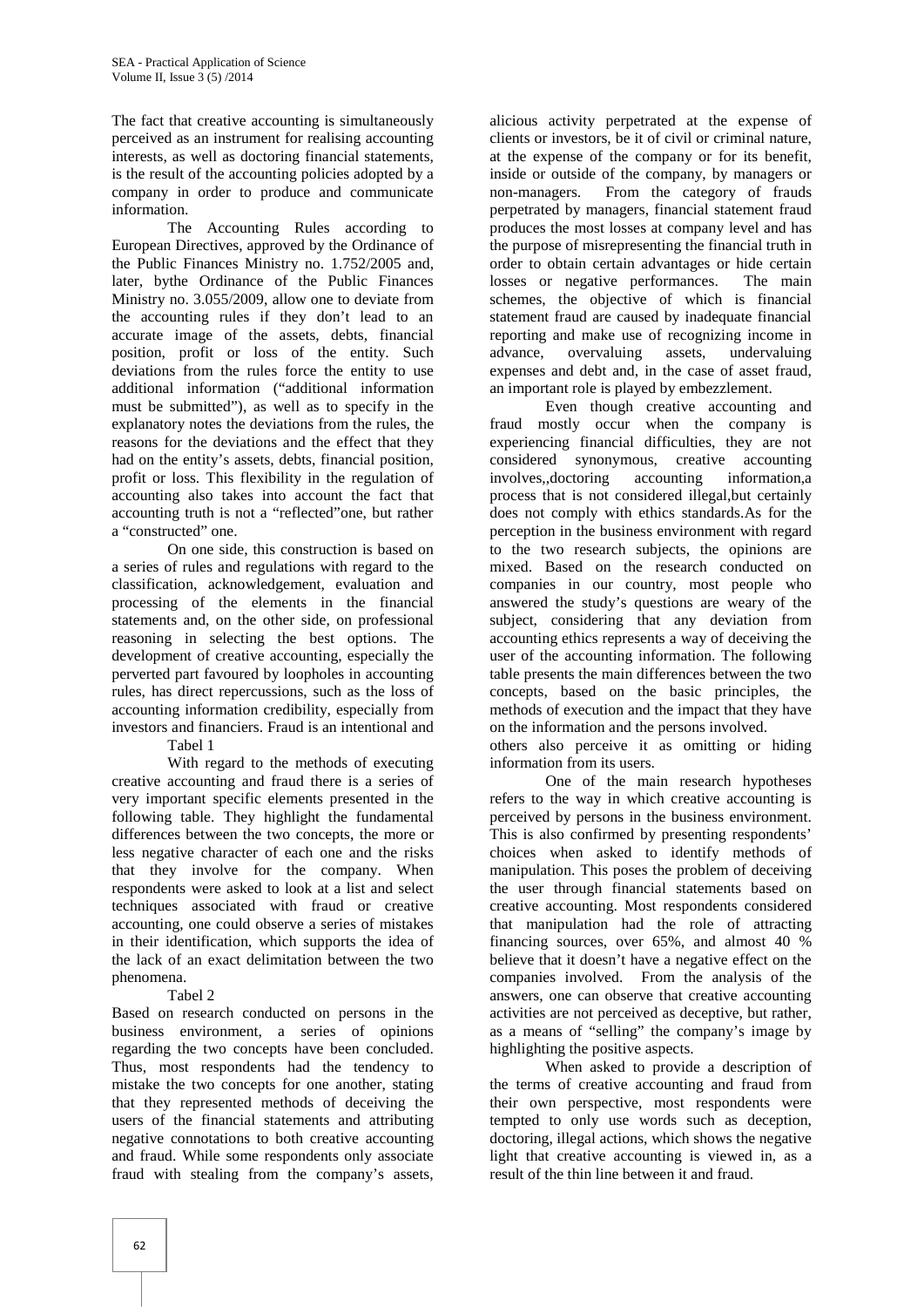Whether based on their motivation, means of execution or purpose, the two activities represent completely different actions on the company and, most times, even the persons involved. From the point of view of similarities, one can highlight: the intention of hiding information from third parties, the critical period in which they are executed, the impact that they have on users and the hidden character of their execution.

### **Conclusions**

Even though creative accounting is based on objectivity in the professional reasoning of the person producing the accounting information, which is realised by applying the best accounting policies and options, creative accounting is usually perceived in a negative light, as a negative creation with regard to the company's financial position and performance. This way, financial statements are not what they are supposed to be according to the regulations, but what the manager wants them to be.

Based on the research conducted on persons in the business environment, a series of opinions with regard to the two concepts were concluded. Thus, most respondents had the tendency to mistake the two activities for one another, stating that they represented ways of deceiving the users of the financial statements and attributing negative connotations to both creative accounting and fraud.

The hypothesis according to which the users of financial statements could be deceived by submitting documents that were altered in order to present a more favourable image of the company is partially confirmed, since a very large number of respondents believed that creative accounting was legal and meant to benefit the company in certain situations.

Even though there are clear differences between creative accounting and fraud, both phenomena occur when the company is experiencing financial difficulties. In the context of the economic crisis, the temptation to make use of the two becomes almost inherent.

# **Bibliography**

- [1] Black's Law Dictionary, 7th edition, 1999, UK Dilip, K. S. (2006), 'Creative Accounting in Bangladesh and Global
- [2] Feleag N, Malciu L., Politici iop iunicontabile, EdituraEconomic, 2002;
- [3] Naser, C. (1993). Creative financial accounting: its nature and use,Pretince Hall, citat de Feleagã N., Malciu L., Politicișiopțiunicontabile, Fair Accounting versus Bad Accounting, EdituraEconomicã, Bucure ti, 2002;